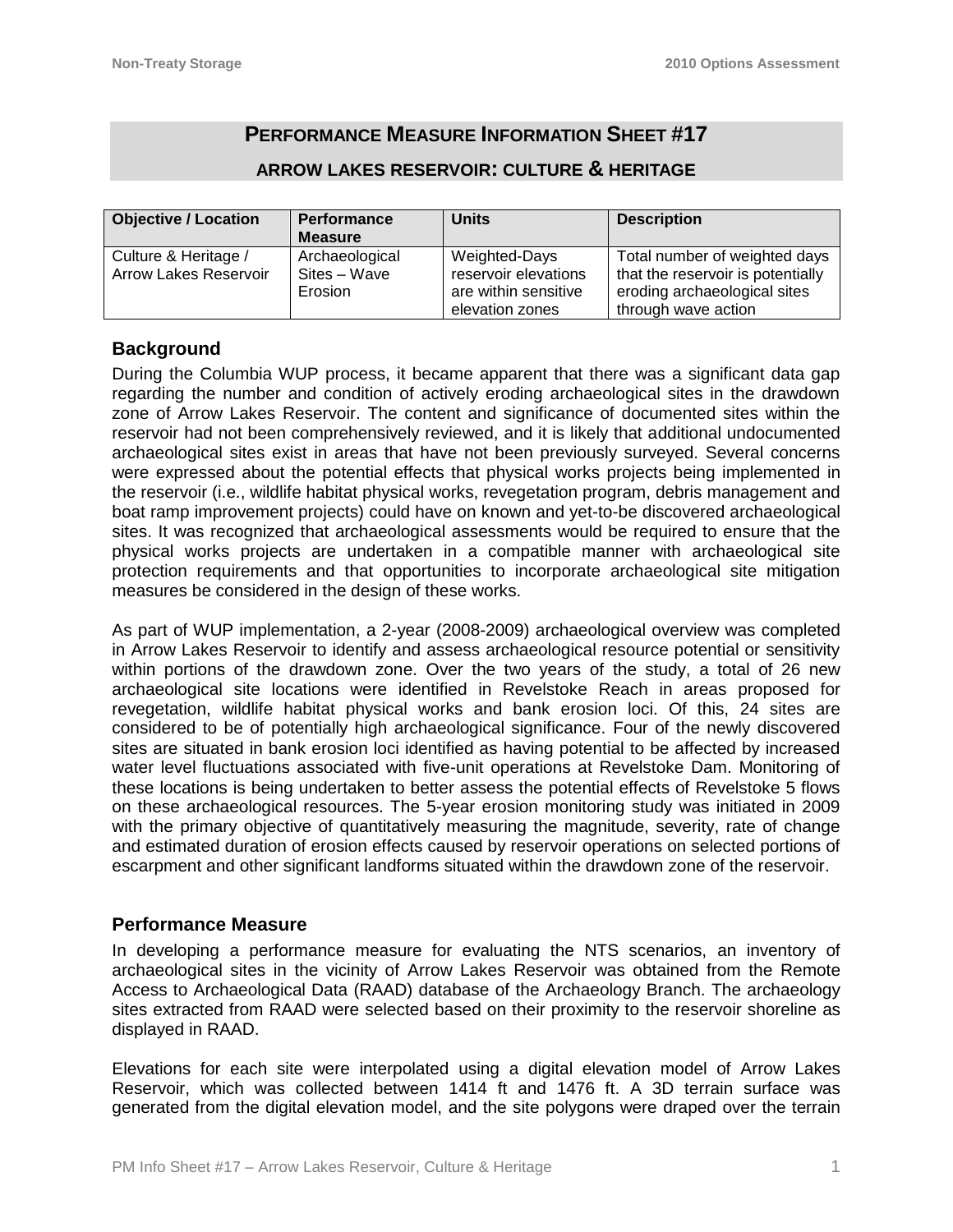and the elevations were interpolated from the terrain surface heights. Some archaeology sites fell below or were beyond the DEM collection area, and were not included in the analysis. A total of 101 sites were found to exist within the lower limit of the DEM and full pool elevation of the reservoir.

The minimum and maximum site elevations were interpolated from the perimeter of the archaeology site. The results were manually inspected to ensure that significant peaks or depressions do not exist within the site boundaries that would alter the minimum or maximum value of the site.

The drawdown zone of Arrow Lakes Reservoir was divided into elevation bands between 1410 and 1444 ft, corresponding to the elevation ranges used for the vegetation performance measure. The total number of archaeological sites within each band was tallied corresponding to its minimum and maximum elevation. Each elevation band was weighted based on the number of sites inventoried in each band to provide a relative importance modifier (Table 1).

|                                      | <b>Elevation Range (ft)</b> |                             |                             |                             |  |
|--------------------------------------|-----------------------------|-----------------------------|-----------------------------|-----------------------------|--|
|                                      | 1410<br><b>band&lt;1424</b> | 1424<br><b>hand&lt;1430</b> | 1430<br><b>band&lt;1437</b> | 1437<br><b>band&lt;1444</b> |  |
| Total sites within<br>elevation band | 48                          | 49                          | 65                          | 67                          |  |
| Proportion of sites<br>within band   | 21.0%                       | 21.4%                       | 28.4%                       | 29.3%                       |  |
| Relative day weight                  | 0.72                        | 0.73                        | 0.97                        |                             |  |

**Table 1. Current Archaeological Site Inventory for Arrow Lakes Reservoir**

There are multiple ways to consider the potential for impact on impact on archaeological sites. Two different approaches are presented for consideration in evaluating NTS scenarios.

#### **Parameter 1**

The first parameter was presented at the first NTS Stakeholder Session (October 2010). The method is based on concern over the potential for erosion of archaeological sites due to wave action. The number of days that the reservoir water level is within each elevation band over the year is weighted by the number of sites known in each band. The fewer the number of wave action erosion days, the better.

#### **Parameter 2**

The second parameter emerged from discussions with First Nations. The method is based on the concept that keeping sites fully inundated can protect them from wind and wave erosion, as well as human disturbances. The number of days that the reservoir water level is at least 1 metre above each elevation band over the year is weighted by the number of sites known in each band. The greater the number of inundation days, the better. A 1-m buffer was applied to each elevation band to account for depth of erosion due to wave action.

### **Calculation**

For each scenario:

1. Assemble the simulated results for Arrow Lakes Reservoir elevations over 60 years (1940- 2000; Figure 1).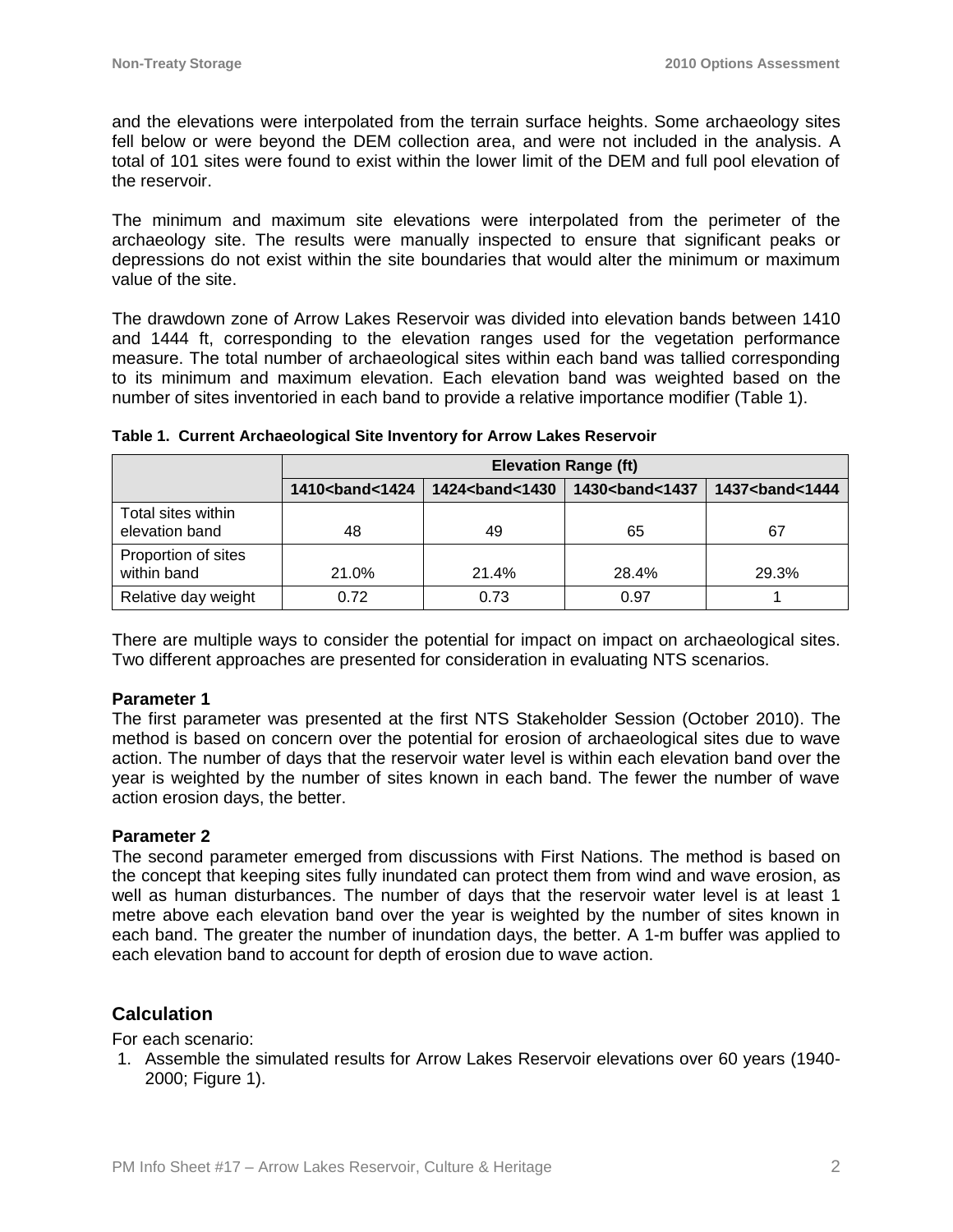2. Parameter (1): Count the number of days over the year that the reservoir is within each elevation band for each of the 60 years.

Weight each day by the relative day weights listed in the Table 1 above.

- 3. Parameter (2): Count the number of days over the year that the reservoir is 1 metre above each elevation band and thus fully inundating each elevation band for each of the 60 years. Weight each day by the relative day weights listed in the Table 1 above.
- 4. Summarize all statistics (Figures 2 and 3).

### **Key Assumptions and Uncertainties**

- Each scenario is simulated using the same set of system constraints, input assumptions (e.g., load forecasts) and historic basin inflows (1940 – 2000).
- Assumes that the relative importance of any given recorded site is equal.
- Assumes that the relative survey effort across elevation zones is equal.



**Figure 1. HYSIM Simulated Arrow Lakes Reservoir Elevations. Median over 60 years showing the weighted elevation bands for protection of identified heritage and cultural sites.**

### **Results**

Scenario D (no NTS) would cause Arrow Reservoir to fluctuate through sensitive elevation zones containing archaeological sites for a significantly greater number of days than the "with NTS" scenarios and therefore have the greatest potential for wave erosion. However, it would also provide the best protection against wind erosion and surface disturbance due to human activity as it would keep reservoir water levels higher and thus inundate the archaeological sites for a greater number of days than scenarios A, B and C.